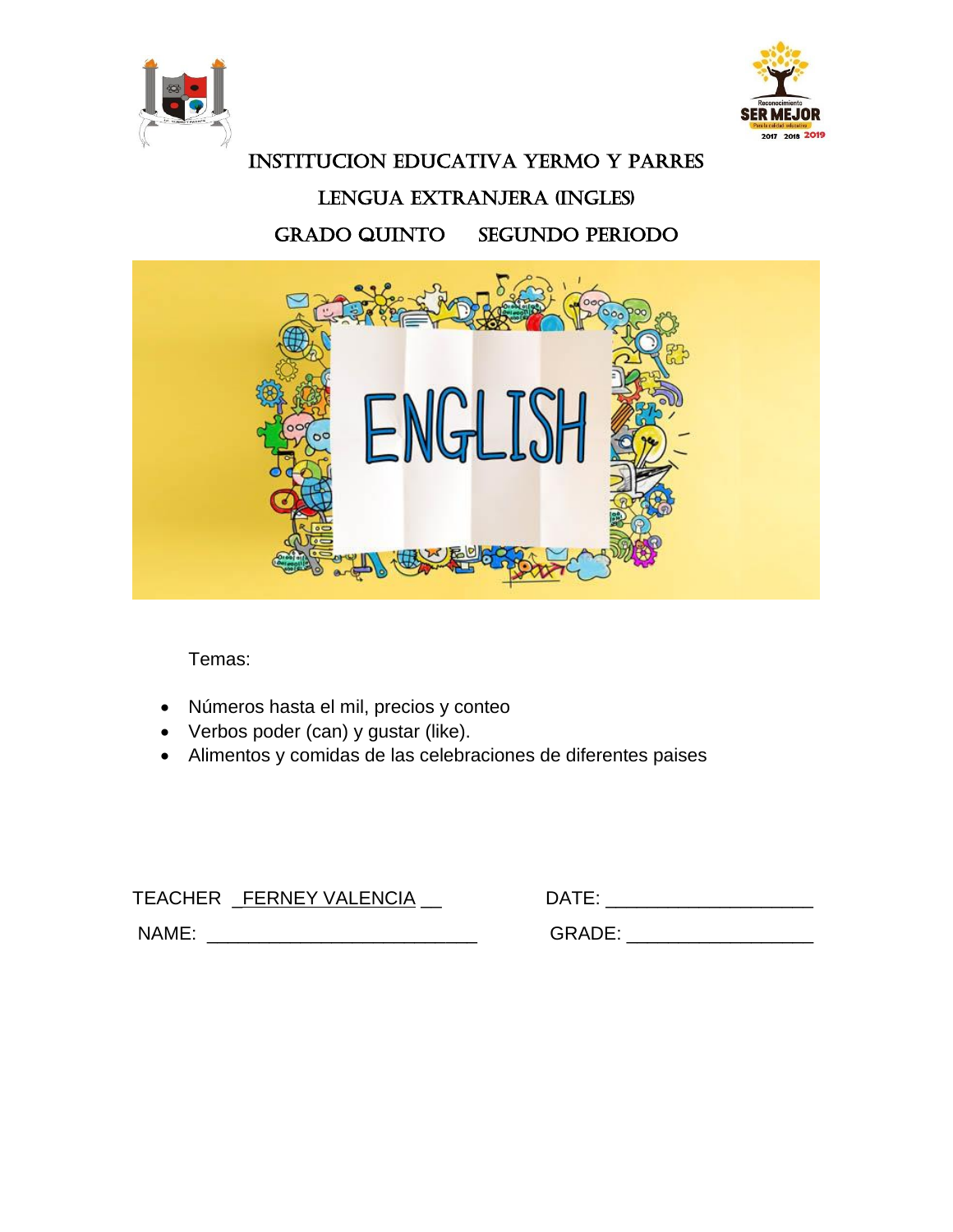



## **Activity one:**

## **complete the sequence**

|                           | Forty.  sixty eighty A hundred    |
|---------------------------|-----------------------------------|
|                           | Forty foursixty foureighty four   |
|                           | Ten thirty fiftyseventy-          |
| fifty<br>sevent<br>eighty | Twenty one   forty one            |
|                           |                                   |
| ninety<br>a hundred       | six Hundred one eigth hundred one |

## **Look at the objects in the stores and decide that you can buy with 50 dollars**

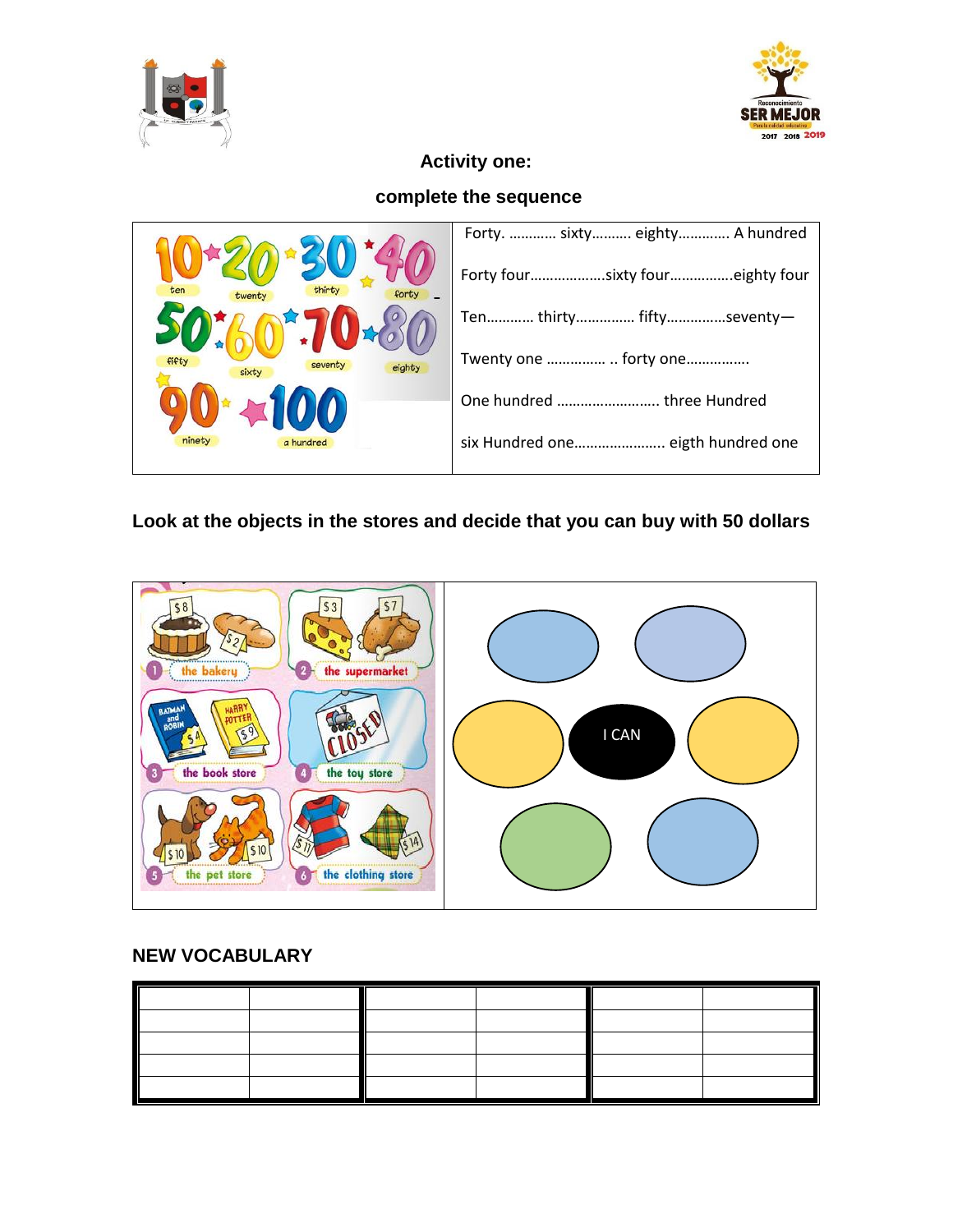



#### **Activity two:**

#### **look at the prices of the objects and circle the correct answer**

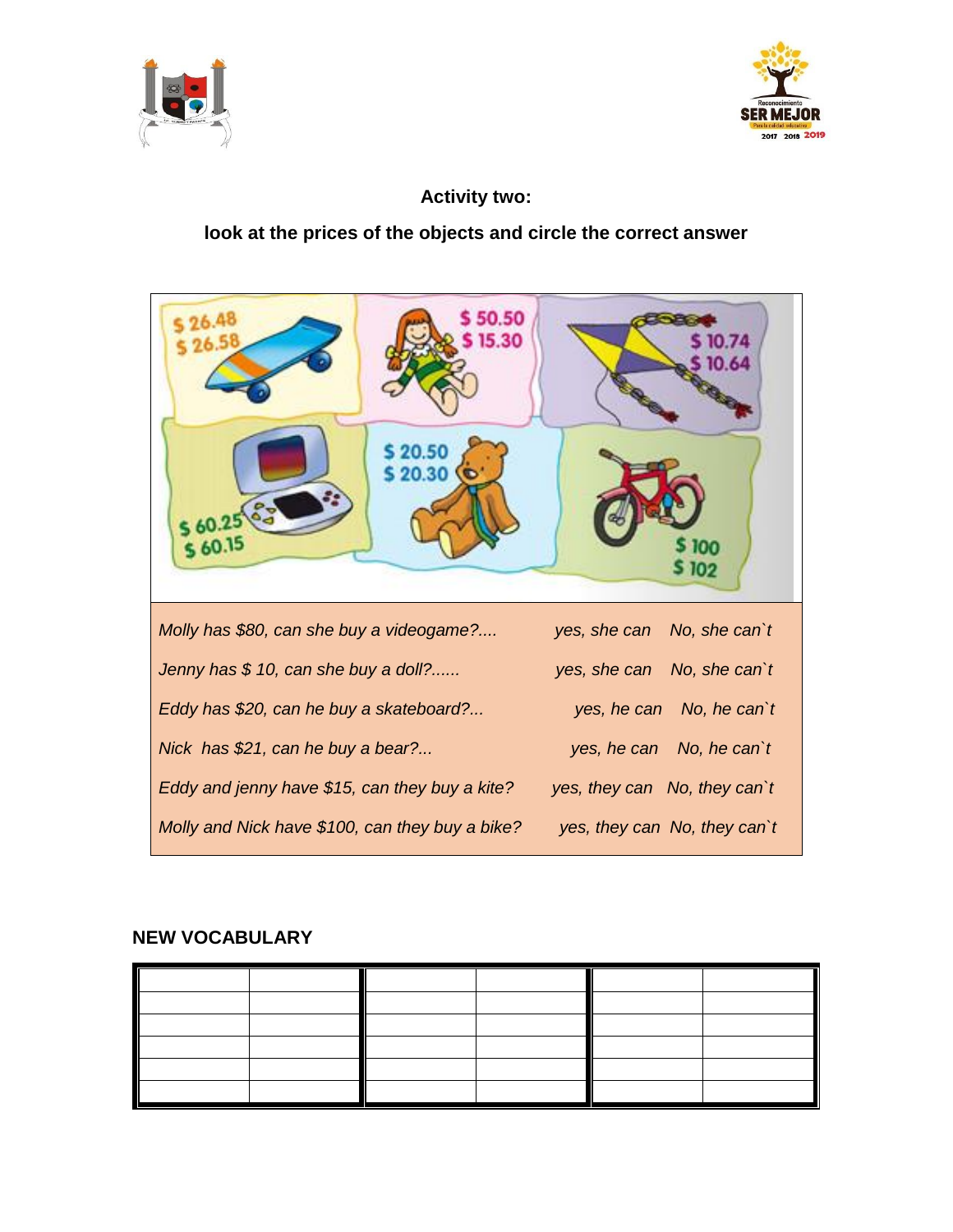



#### **Activity three**

#### **listen, read and answer the question in Spanish and English**



Que compran para la fiesta de Benjy? Cual es el precio de la torta?

Como es la torta de Benjy?

Donde esta Benjy?

Como es la decoración de la fiesta de Benjy?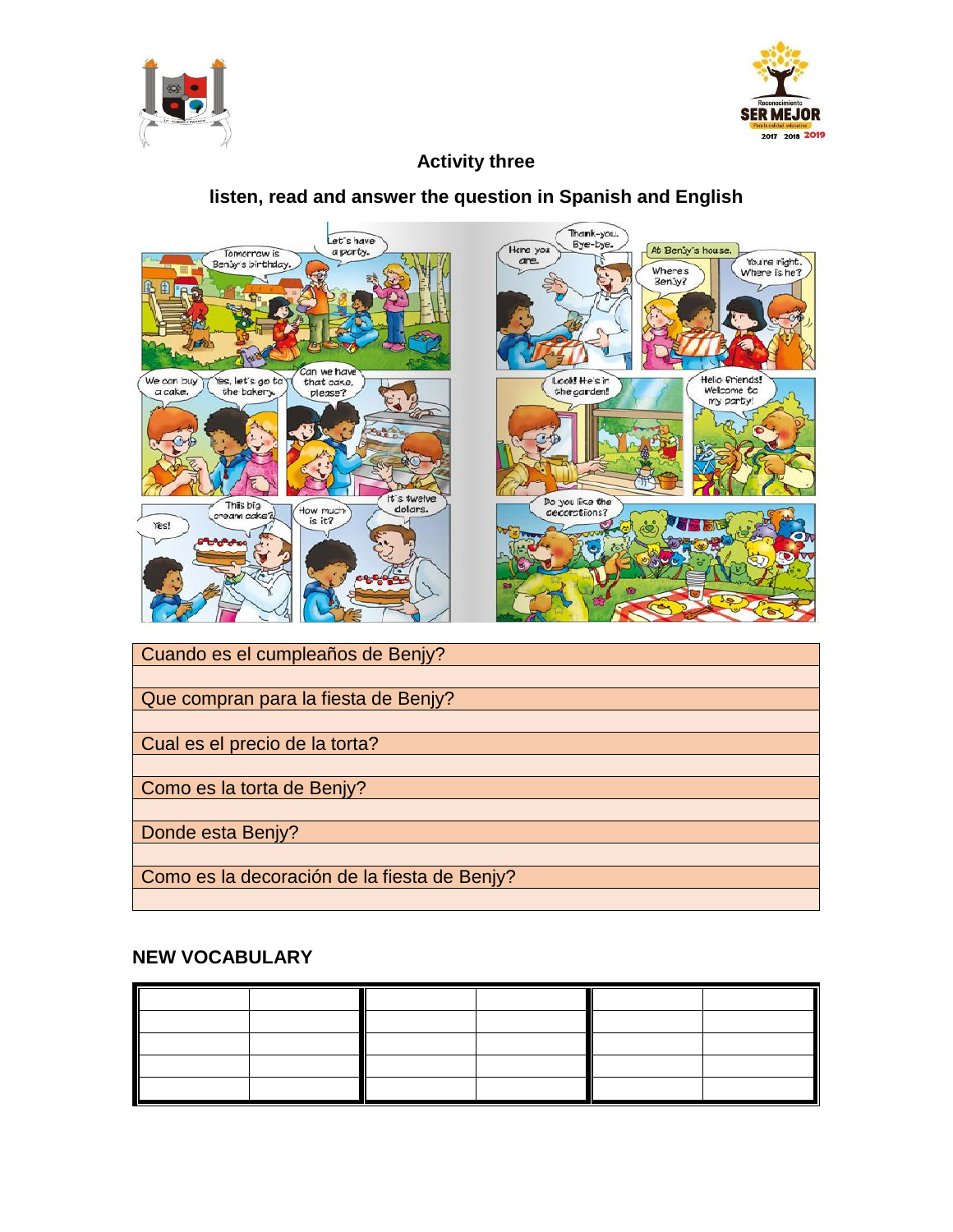



## **activity four**

#### **write the names of the food and translate the names that are there**



## **Look the food again and complete the lists, write others too**

| <b>Salty food</b>    | <b>Sweet food</b>  |
|----------------------|--------------------|
| <b>Uncooked food</b> | <b>Cooked food</b> |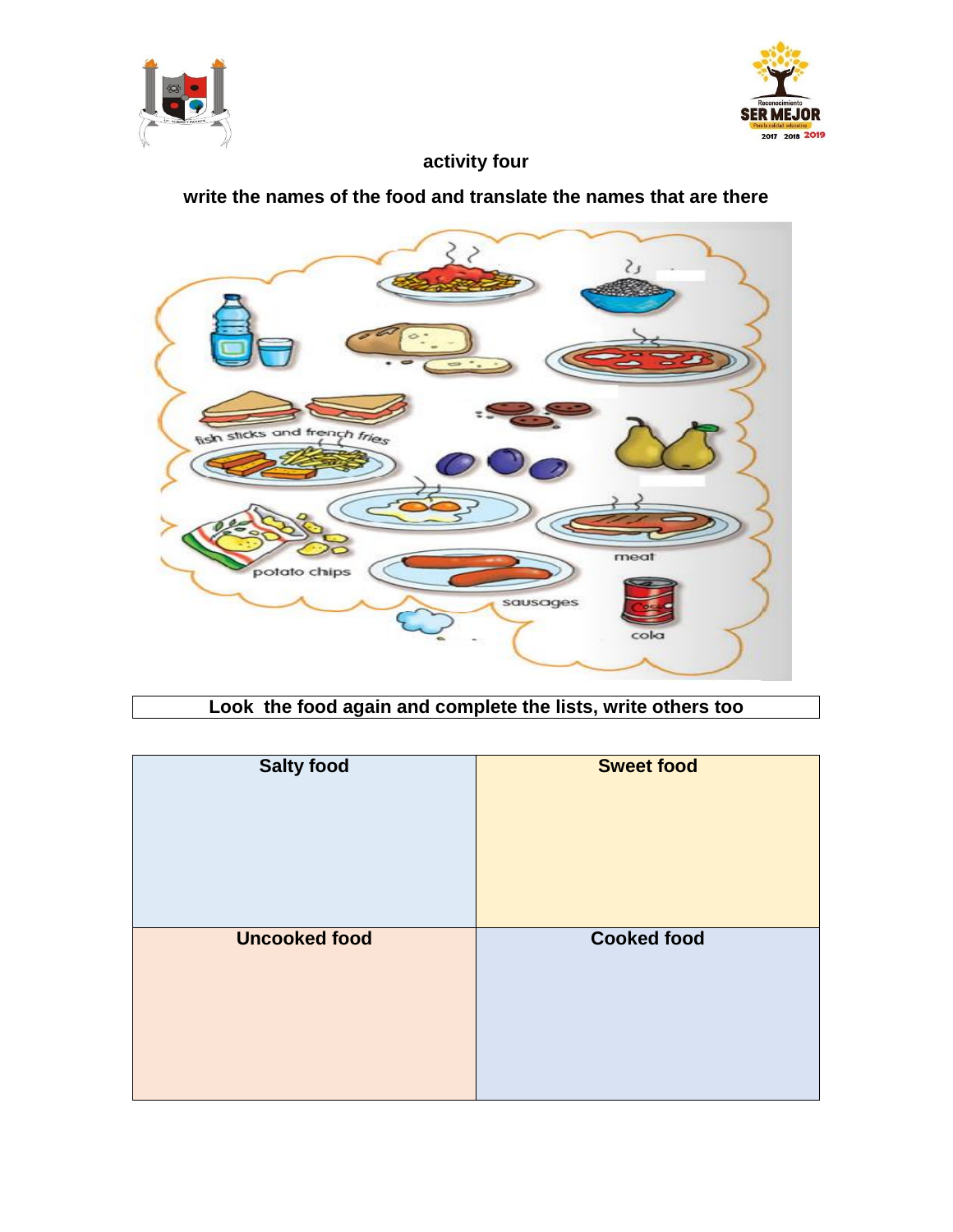



#### **Activity five**

#### **find the names of the foods and complete the sentences, translate**



| 1. I like the bread with sausages and banana juice                                                                                                                                                                                   |      |                                                              |  |
|--------------------------------------------------------------------------------------------------------------------------------------------------------------------------------------------------------------------------------------|------|--------------------------------------------------------------|--|
|                                                                                                                                                                                                                                      |      |                                                              |  |
| 2. You like ___________ juice and ___________________ juice                                                                                                                                                                          |      |                                                              |  |
|                                                                                                                                                                                                                                      |      |                                                              |  |
|                                                                                                                                                                                                                                      | cake |                                                              |  |
|                                                                                                                                                                                                                                      |      |                                                              |  |
|                                                                                                                                                                                                                                      |      | 4. She lunch likes ______________________ with _____________ |  |
|                                                                                                                                                                                                                                      |      |                                                              |  |
| 5. He dinner likes with plums                                                                                                                                                                                                        |      |                                                              |  |
|                                                                                                                                                                                                                                      |      |                                                              |  |
| 6. They like the <b>contract the contract of the state of the state of the state of the state of the state of the state of the state of the state of the state of the state of the state of the state of the state of the state </b> |      | <u>with _____________________</u>                            |  |
|                                                                                                                                                                                                                                      |      |                                                              |  |
| 7. I like the <u>same and the same of the same of the same of the same of the same of the same of the same of the same of the same of the same of the same of the same of the same of the same of the same of the same of the sa</u> |      | with milk                                                    |  |
|                                                                                                                                                                                                                                      |      |                                                              |  |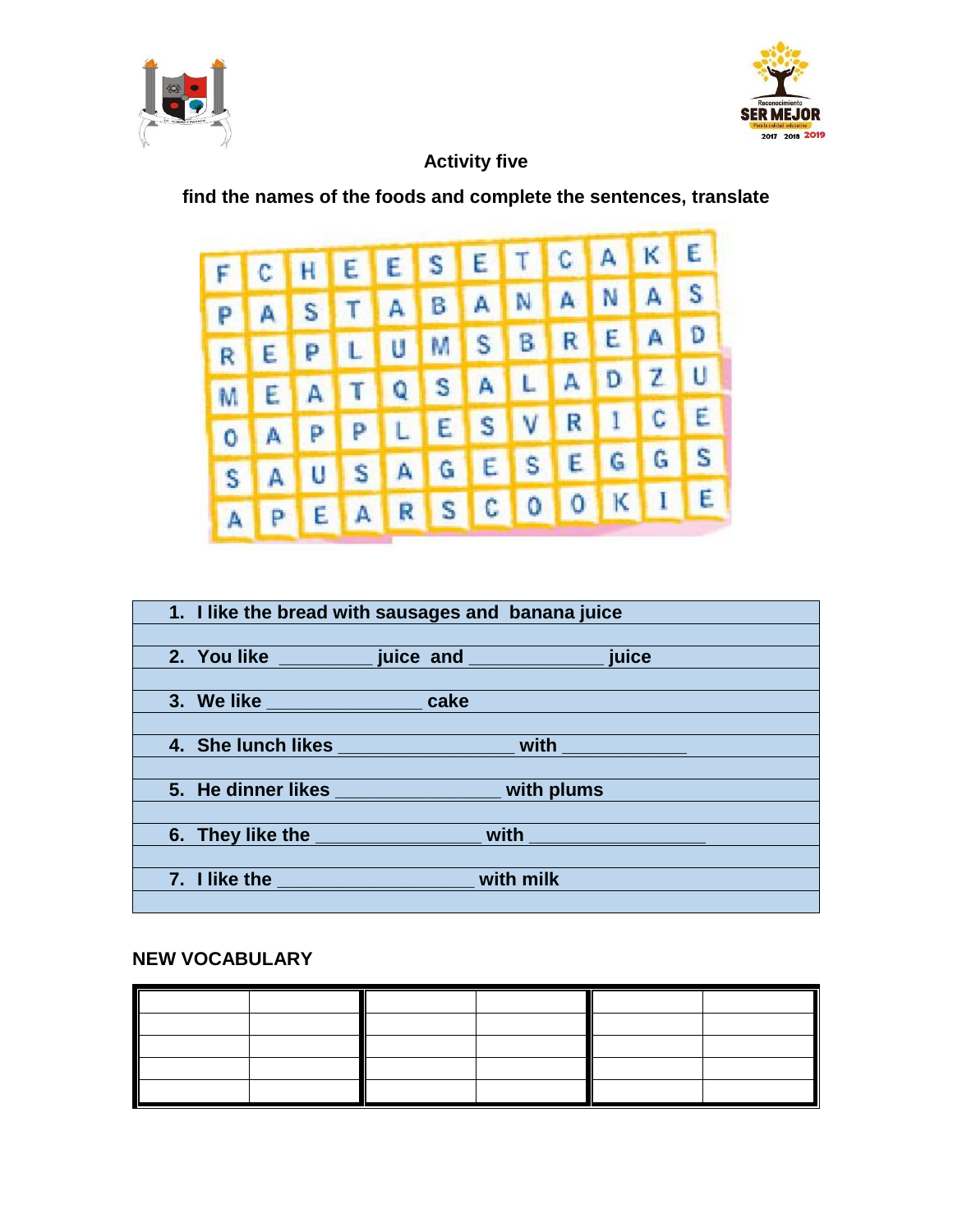



## **Activity six**

## **do crossword, then write sentences with each of the words, using the verbs: eat and drink, and the previous topics**



| Ejemplo --- i eat sandwiches with my brother |
|----------------------------------------------|
|                                              |
| $\overline{2}$                               |
| $\overline{3}$                               |
| $\overline{4}$                               |
| 5                                            |
| $6\phantom{1}6$                              |
| $\overline{7}$                               |
| 8                                            |
| 9                                            |
| 10                                           |
| 12                                           |
| $\overline{13}$                              |
| 14                                           |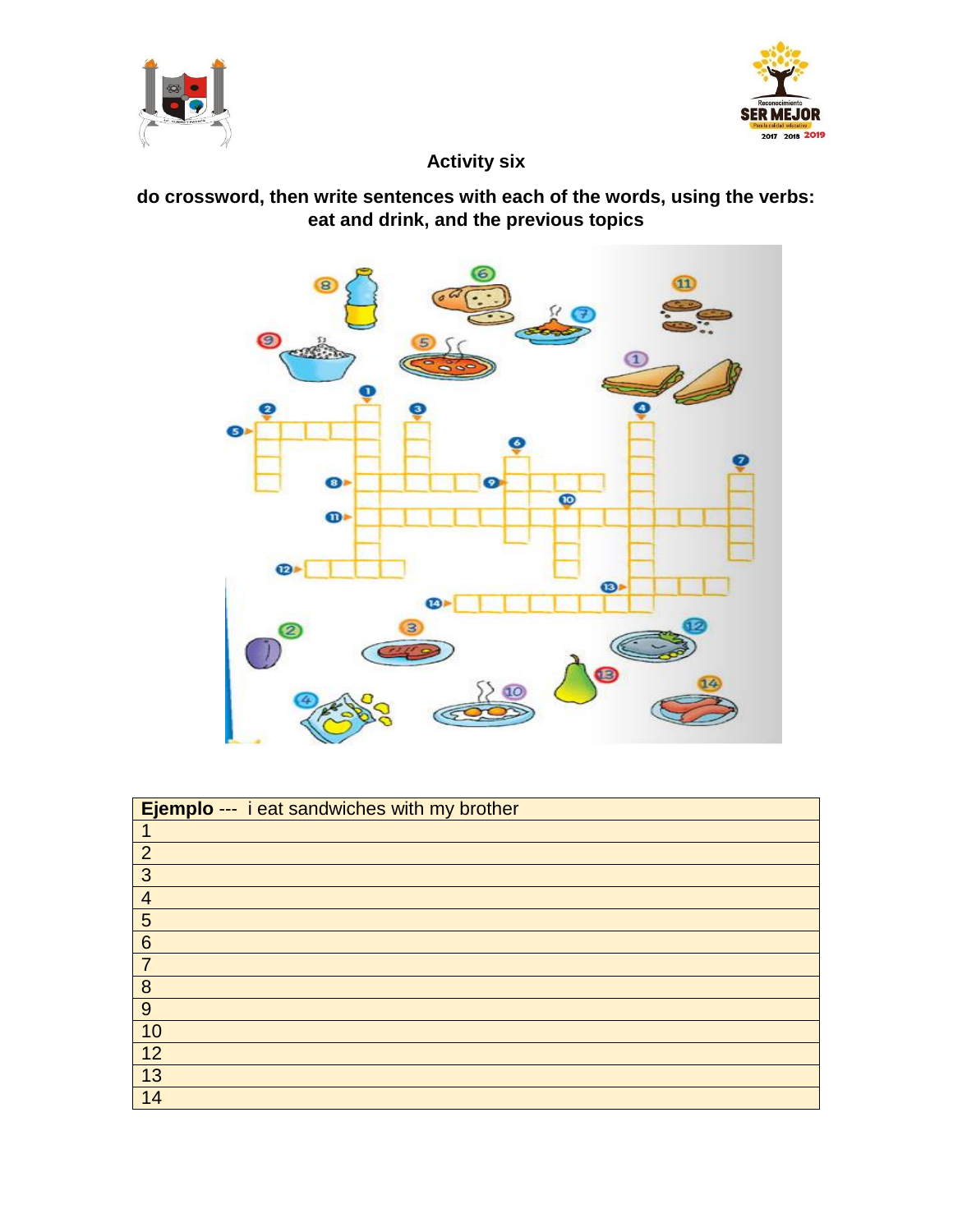



## **Activity seven**

## **Look and complete the sentences, then translate**

#### **remember**

 $X =$  doesn't like  $\qquad \bigstar =$  favorite food  $V =$  likes



| <b>Eddy likes</b>    |
|----------------------|
|                      |
| He doesn't likes     |
|                      |
| His favorite food is |
|                      |

| Molly likes          |
|----------------------|
|                      |
| She doesn't likes    |
|                      |
| Her favorite food is |
|                      |

| <b>Benjy likes</b>   |  |
|----------------------|--|
|                      |  |
| He doesn't likes     |  |
|                      |  |
| His favorite food is |  |
|                      |  |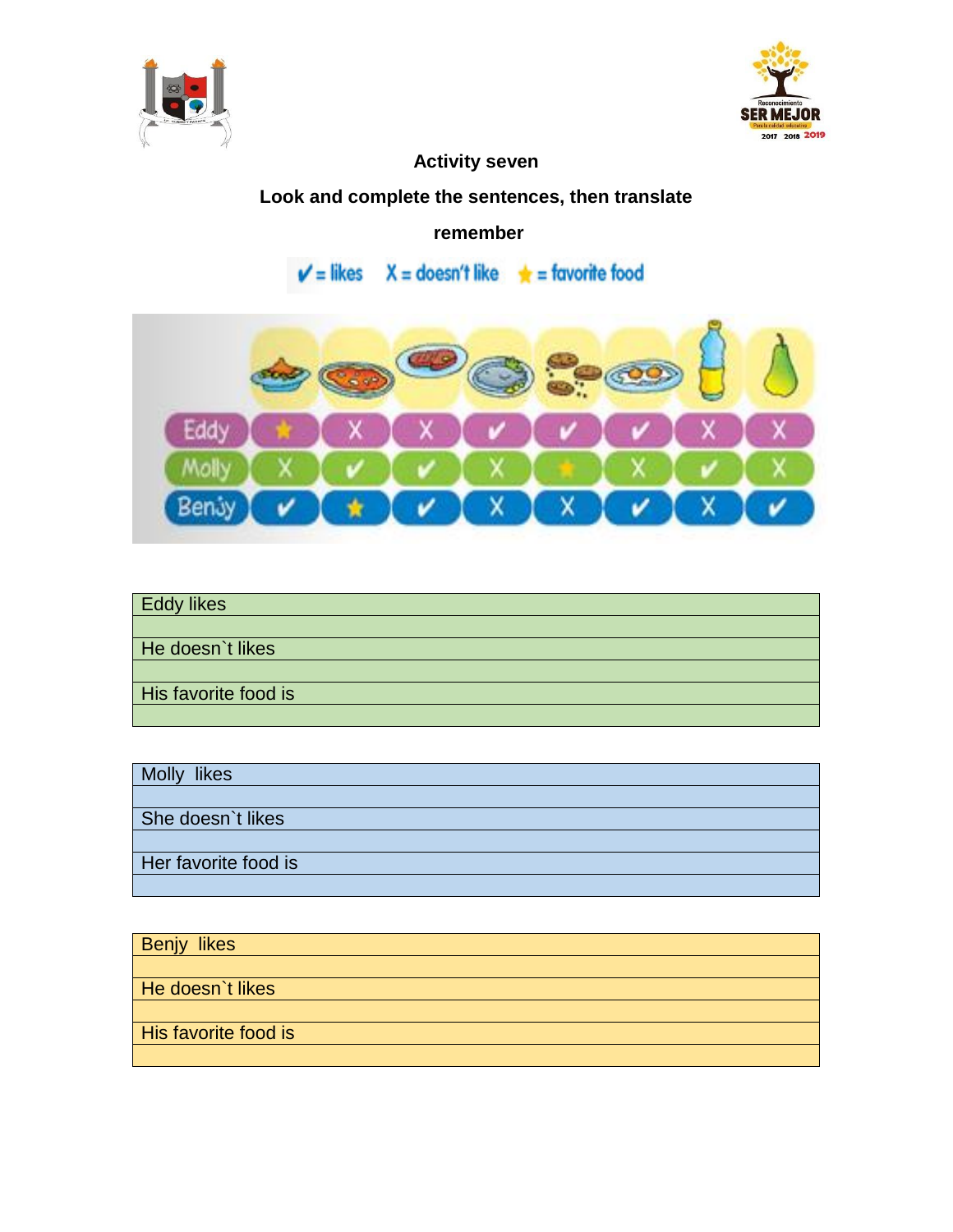



## **Activity eight Listen and complete the song**

| Do you like | ? No, I don't |
|-------------|---------------|
| Do you like | ? No, I don't |
| Do you like | ? No, I don't |
| Do you like | ? No, I don't |

Try all this food at least once, grive every food a chance

| Do you like _ | ? Yes I do |
|---------------|------------|
| Do you like _ | ? Yes I do |
| Do you like   | ? Yes I do |
| Do you like   | ? Yes I do |

Try all this food at least once, grive every food a chance

## **complete**

| <b>breakfast</b>          | lunch                 | dinner                |
|---------------------------|-----------------------|-----------------------|
| For breakfast Benjy likes | For lunch Jenny likes | For dinner Eddy likes |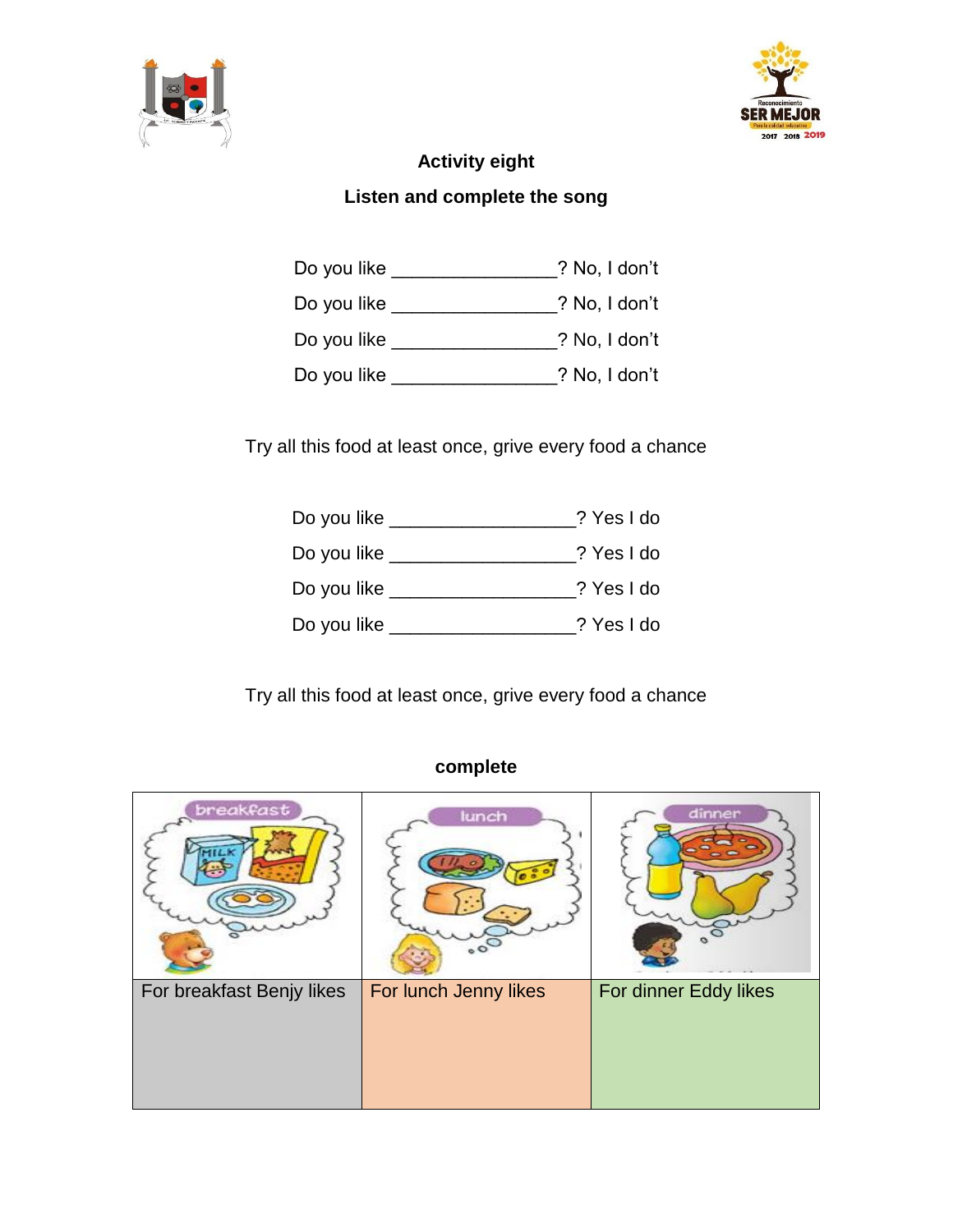



#### **Activity nine**

#### Look the picture amd complete the sentences

| Nick                                                                                                                                                                                                                                | Eddy                                                                                                           |
|-------------------------------------------------------------------------------------------------------------------------------------------------------------------------------------------------------------------------------------|----------------------------------------------------------------------------------------------------------------|
|                                                                                                                                                                                                                                     |                                                                                                                |
| <b>lam</b> and the set of the set of the set of the set of the set of the set of the set of the set of the set of the set of the set of the set of the set of the set of the set of the set of the set of the set of the set of the | l am comunitativa de la comunitativa de la comunitativa de la comunitativa de la comunitativa de la comunitati |
| My favorite color is ___________                                                                                                                                                                                                    | My favorite color is _________                                                                                 |
|                                                                                                                                                                                                                                     | <u>I like</u>                                                                                                  |
| I don't like                                                                                                                                                                                                                        | I don't like                                                                                                   |
| <u>I can _______________________________</u>                                                                                                                                                                                        |                                                                                                                |
| I can't                                                                                                                                                                                                                             | I can't                                                                                                        |
| I have a service and the service of the service of the service of the series of the series of the series of the                                                                                                                     | I have a                                                                                                       |
|                                                                                                                                                                                                                                     |                                                                                                                |